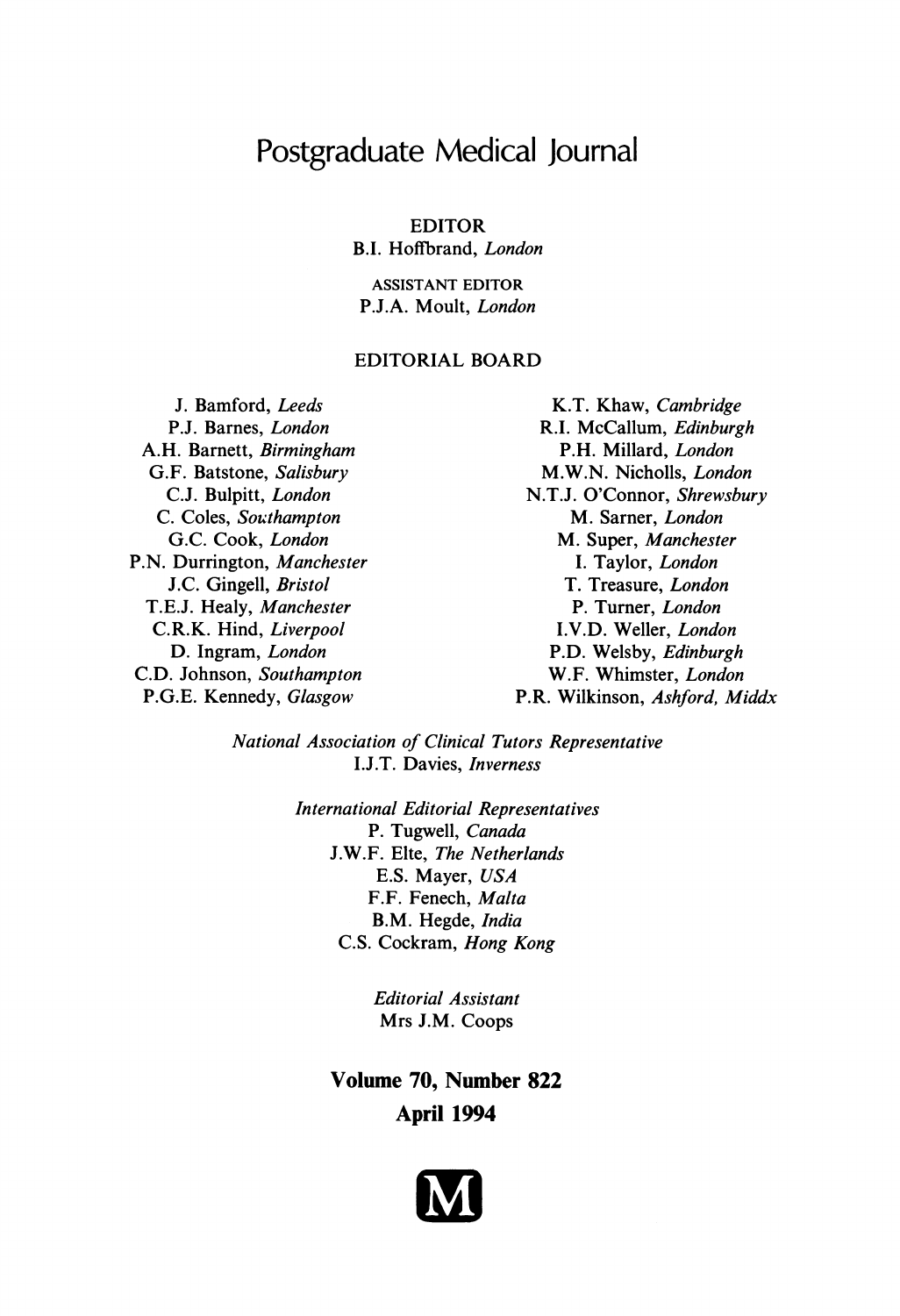The Postgraduate Medical Journal is published monthly on behalf of the Fellowship of Postgraduate Medicine by the Scientific & Medical Division, Macmillan Press Ltd.

Postgraduate Medical Journal publishes original papers on subjects of current clinical importance. Each issue contains commissioned review and leading articles but unsolicited submissions are also welcome. Each issue also includes 'Letters to the Editor', book reviews and an international postgraduate diary. Many issues contain papers or abstracts of symposia devoted to a single subject, and the full proceedings of meetings are published as supplements to the *Journal*. The Journal, as the organ of the Fellowship of Postgraduate Medicine, is dedicated to advancing the understanding and practice of postgraduate medical education and training.

The Fellowship of Postgraduate Medicine was founded after the First World War and was a pioneer in the United Kingdom in the development of programmes of postgraduate study in all branches of medicine (see Postgrad Med J 61, 1). It always has been, and remains, independent of University, Health Service and Government. Currently the Fellowship works closely with the National Association of Clinical Tutors in furthering mutual aims. Amongst other activities, the Fellowship provides research grants and support for young investigators especially those working temporarily in the UK.

Further details of the Fellowship of Postgraduate Medicine can be obtained from The Executive Secretary, The Fellowship of Postgraduate Medicine, <sup>12</sup> Chandos Street, London WIM 9DE.

The Journal is covered by Current Contents, Biological Abstracts, ASCA, ISI/BIOMED, Index Medicus, Excerpta Medica and Science Citation Index.

A) 1994 The Fellowship of Postgraduate Medicine ISSN 0032- 5473

Manuscripts and all editorial correspondence, including books for review should be sent to: The Editor, Postgraduate Medical Journal, <sup>12</sup> Chandos Street, London WIM 9DE, UK. Tel: 071-636 6334, Fax: 071-436 2535. A 'Notice to Contributors' is usually published on the inside back cover of each issue. The Editor reserves the right to make changes which may clarify or condense papers where this is considered desirable.

All business correspondence, and reprint requests should be addressed to the Scientific & Medical Division, Macmillan Press Ltd, Houndmills, Basingstoke, Hampshire RG21 2XS. Telephone: (0256) 29242; Fax: (0256) 810526

Subscription price per volume of twelve issues EEC £130.00; Rest of the World £140.00 or equivalent in any other currency. Orders must be accompanied by remittance. Cheques should be made payable to Macmillan Press, and sent to: the Subscription Department, Macmillan Press Ltd, Brunel Road, Houndmills, Basingstoke, Hampshire RG21 2XS, UK. Where appropriate, subscribers may make payments into UK Post Office Giro Account No. 519 2455. Full details must accompany payments.

The Postgraduate Medical Journal (ISSN 0032-5473) is published (monthly) by Macmillan Publishers Ltd, c/o Mercury Airfreight International Ltd, 2323 Randolph Avenue, Avenel, NJ 07001, USA. Subscription price is \$260.00 per annum. 2nd Class postage is paid at Rahway NJ. POSTMASTER:

Send address corrections to Macmillan Publishers, c/o Mercury Airfreight International Ltd, 2323 Randolph Avenue, Avenel NJ 07001. (US PS Permit Number 009072.)

Enquiries concerning advertising space or rates should be addressed to: Michael Rowley, Advertisement Manager, Macmillan Press Ltd, 4 Little Essex Street, London WC2R 3LF. Telephone: 071 836 6633; Fax: 071 379 0820.

All rights of reproduction are reserved in respect of all papers, articles, illustrations, etc. published in this journal in all countries of the world.

All material published in this journal is protected by copyright, which covers exclusive rights to reproduce and distribute the material. No material published in this journal may be reproduced or stored on microfilm or in electronic, optical or magnetic form without the written authorisation of the Publisher.

Authorization to photocopy items for internal or personal use, or the internal or personal use of specific clients, is granted by The Fellowship of Postgraduate Medicine for libraries and other users registered with the Copyright Clearance Center (CCC) Transactional Reporting Service, provided that the base fee of \$9.00 per copy is paid directly to CCC, 21 Congress St., Salem, MA 01970, USA. 0032-5473/94 \$9.00 + \$0.00

Apart from any fair dealing for the purposes of research or private study, or criticism or review, as permitted under the Copyright, Designs and Patent Act 1988, this publication may be reproduced, stored or transmitted, in any form by any means, only with the prior permission in writing of the publishers, or in the case of reprographic reproduction, in accordance with the terms of licences issued by the Copyright Licensing Agency.

Typeset by Elite Typesetting Techniques, Southampton

Printed in Great Britain by Cambridge University Press

Whilst every effort is made by the publishers and editorial board to see that no inaccurate or misleading data, opinion or statement appears in this Journal,<br>they wish to make it clear that the data and opinions appearing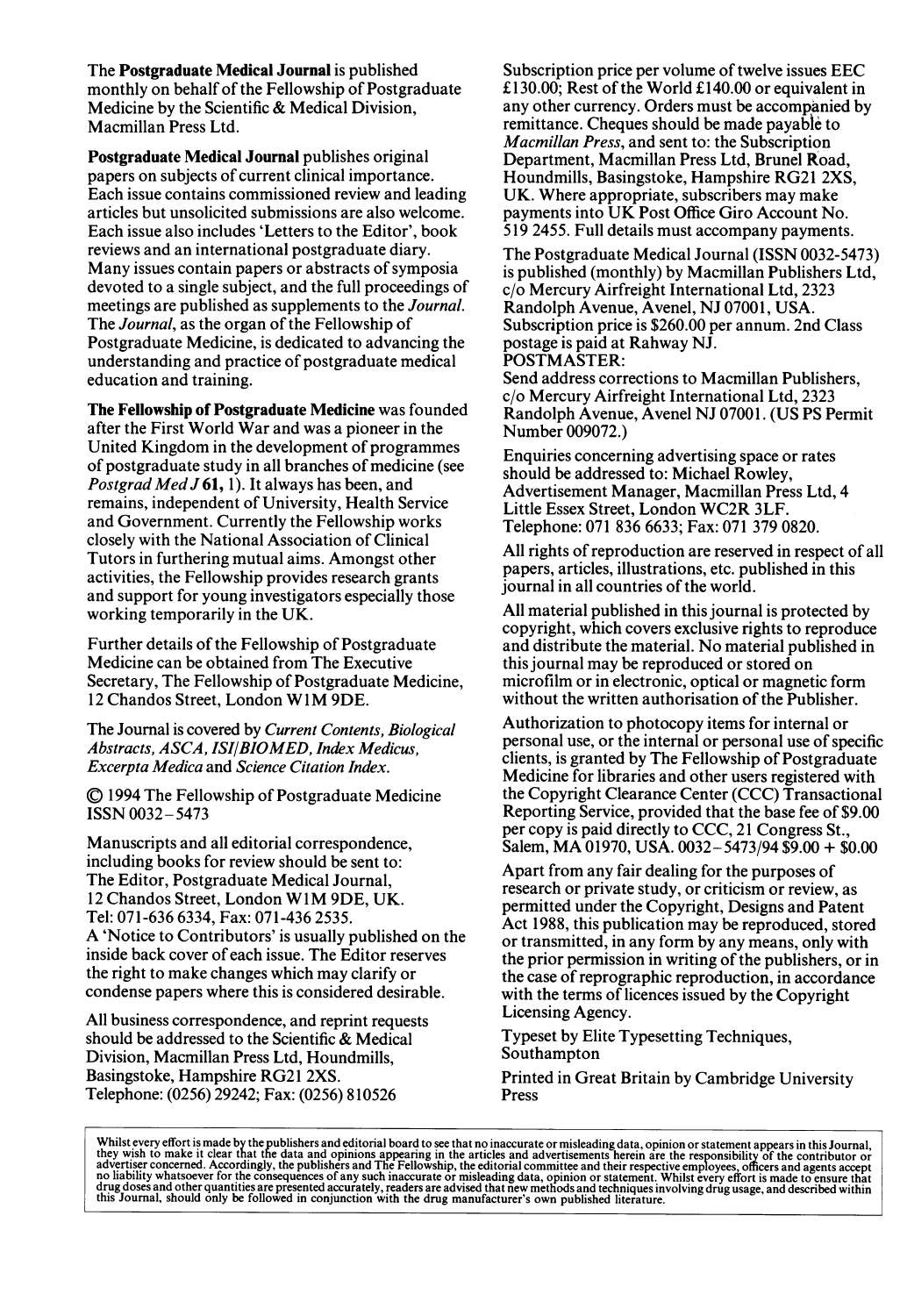# Postgraduate Diary

#### British Association for Surgeons of the Knee in Association with Institute of Orthopaedics

Fixation of fractures about the knee: <sup>19</sup> May 1994

Details: Carol Winston, Course Administrator, RNOHT, Brickley Hill, Stanmore, Middlesex HA7 4LP

#### Royal National Orthopaedic Hospital Trust in Association with Institute of Orthopaedics

Second Stanmore Spinal Injuries Course: 22/23 April 1994 One day basic skills workshop on arthroscopy of the knee: <sup>12</sup> May 1994

Management of urinary catheters: 2 June 1994

Details: Carol Winston, Course Administrator, Teaching Centre, RNOHT, Brickley Hill, Stanmore, Middlesex HA7 4LP

#### Royal Free Hospital School of Medicine

- MRCP Part II <sup>5</sup> day course for clinical examination; Monday 6 June to Friday 10 June 1994
- Monday 17 October to Friday <sup>21</sup> October 1994 Details from: Dr Geraint James, Visiting Professor of Medicine, The Royal Free Hospital School of Medicine, Pond Street, Hampstead, London NW3 2QG. Tel: <sup>071</sup> 794 0500 ext 3931.

## Institute of Psychiatry

- Update on dementia and functional disorders in old age: 13/14 July 1994
- Details of these and other courses from: Mrs Lee Wilding, Short Courses Office, Institute of Psychiatry, De Crespigny Park, Denmark Hill, London SE5 8AF.

#### Royal College of Surgeons of England

- Robert Jones Lecture. J.A. Fixsen. Queen Elizabeth Conference Centre, London: 13 April 1994
- Moynihan Lecture: Professor S. Strasburg. Harrogate: 20 April 1994
- Hunterian Lecture: Professor F.T. McDermott. Harrogate: 21 April 1994
- Details: Secretary's Office, Royal College of Surgeons, Lincoln's Inn Fields, London WC2A 3PN.

#### Royal Society of Medicine

Forum on 'Learning Disability' Saturday 9 April 1994

- Forum on Sexual Medicine and Family Planning Conference on 'HRT and the cardiovascular system' Friday 22 April 1994
- Details: Mrs N. Taub, Royal Society of Medicine, <sup>1</sup> Wimpole Street, London WIM 8AE.
- Institute of Laryngology and Otology (University College London Medical School)
- Basic Science Class for Part <sup>1</sup> DLO (Anatomy and Physiology): 18-29 April 1994
- Details: Institute of Laryngology and Otology, 330/332 Gray's Inn Road, London WCJX 8EE.

#### University of Warwick

- Short course: Technique and applications of molecular biology: a course for medical practitioners: 18–21 July 1994
- Details: Dr V. McGowan, Department of Biological Sciences, University of Warwick, Coventry CV4 7AL.

### University of Sussex

- Institute of Continuing and Professional Education. Postgraduate Diploma in Education
- (Health Professions). One calendar year
- Details: M. Jones,  $c/\sigma$  MA & In-Service Awards Office, ICAPE, EDB University of Sussex, Falmer, Brighton, E. Sussex BN1 9RG.

### Lancaster University

Basic Molecular Biology: a short course on current techniques of DNA manipulation: 10-14 April 1994.

Details: Dr Sarah Andrew, Biological Sciences Division, Lancaster University, Lancaster LA1 4YQ.

#### Fourth International Conference on Systemic Lupus- SLE 26-31 March 1995: Jerusalem, Israel

Information: Fourth International Conference on Systemic Lupus Erythematosus, PO Box 50006, Tel Aviv 61500, Israel.

#### University of Leeds

- Philosophical ethics in reproductive medicine: 18-21 April 1994
- Details: Mrs H. Thackray, Department of Continuing Professional Education, Continuing Education Building, Springfield Mount, Leeds LS2 9NG.
- Progression of atherosclerosis in anginal syndromes and heart transplantation
- International conference: 23-24 June 1994. Palazzo dei Congressi, Lugano, Switzerland
- Information: PD Dr. med. A. Gallino, Head Division of Cardiology, Ospedale San Giovanni, 6500 Bellinzona, Switzerland.

#### Society for Minimally Invasive Therapy

- 2-4 October 1994. VIth International Conference, Berlin.
- Details: KIT Congress Marketing Services, GmbH, Cord v.der Luhe, Kurfurstendamm 26a, D-10719 Berlin, Germany. Tel:  $+(0)30-88570213$ .

#### XIIth International Conference on Calcium Regulating Hormones

- Melbourne, Australia: 14-19 February 1995
- Details: Secretary, XIIth ICCRH, c/o St Vincent's Institute of Medical Research, 41 Victoria Parade, Fitzroy, Victoria 3065 Australia.

### NATIONAL ASSOCIATION OF CLINICAL TUTORS

- The Association assists clinical tutors in their role as leaders in district medical education. Membership is open to University-appointed clinical and GP tutors.
- The Association arranges courses for the training and continuing professional development of clinical tutors and holds Winter and Summer Meetings for all members.
	- 15 April 1994: Counselling Course, London.

<sup>13</sup> May 1994: Spring Meeting: Bristol.

- 2 December 1994: Winter Meeting: London.
- Information about the NACT and its activities can be obtained from The Secretariat, National Association of Clinical Tutors, <sup>12</sup> Chandos Street, London WIM9DE. Tel: 071 636 6334.